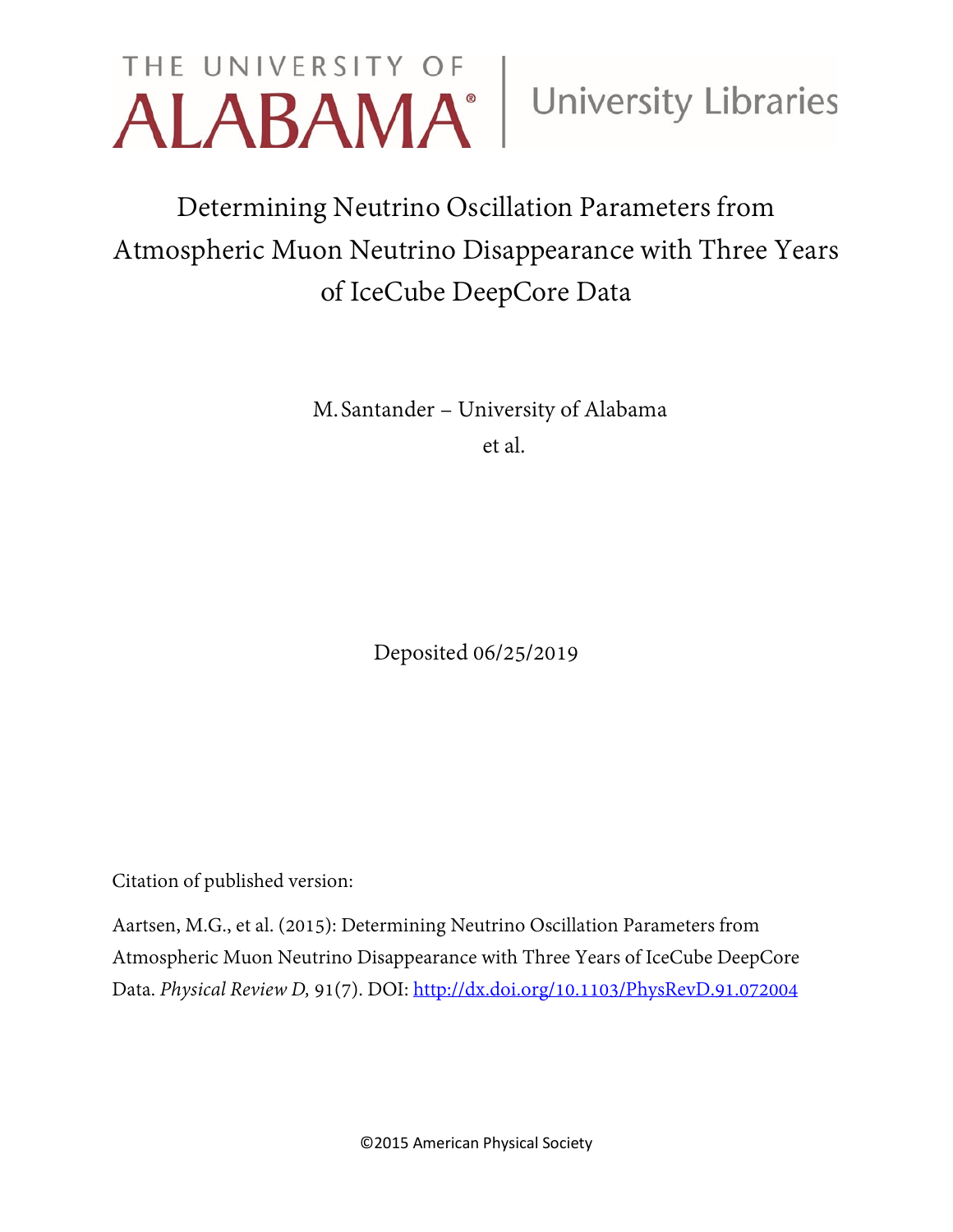### Determining neutrino oscillation parameters from atmospheric muon neutrino disappearance with three years of IceCube DeepCore data

<span id="page-1-3"></span><span id="page-1-1"></span>M. G. Aartsen,<sup>2</sup> M. Ackermann,<sup>47</sup> J. Adams,<sup>15</sup> J. A. Aguilar,<sup>23</sup> M. Ahlers,<sup>28</sup> M. Ahrens,<sup>38</sup> D. Altmann,<sup>22</sup> T. Anderson,<sup>44</sup> C. Arguelles,<sup>28</sup> T. C. Arlen,<sup>44</sup> J. Auffenberg,<sup>1</sup> X. Bai,<sup>36</sup> S. W. Barwick,<sup>25</sup> V. Baum,<sup>29</sup> R. Bay,<sup>7</sup> J. J. Beatty,<sup>17,18</sup> J. Becker Tjus,<sup>10</sup> K.-H. Becker,<sup>46</sup> S. BenZvi,<sup>28</sup> P. Berghaus,<sup>47</sup> D. Berley,<sup>16</sup> E. Bernardini,<sup>47</sup> A. Bernhard,<sup>32</sup> D. Z. Besson,<sup>26</sup> G. Binder,  $8.7$  D. Bindig,  $46$  M. Bissok,<sup>1</sup> E. Blaufuss,  $16$  J. Blumenthal,  $1$  D. J. Boersma,  $45$  C. Bohm,  $38$  F. Bos,  $10$  D. Bose,  $40$ S. Böser,  $^{11}$  O. Botner,  $^{45}$  L. Brayeur,  $^{13}$  H.-P. Bretz,  $^{47}$  A. M. Brown,  $^{15}$  J. Brunner,  $^{47, \dagger}$  N. Buzinsky,  $^{21}$  J. Casey,  $^{5}$  M. Casier,  $^{13}$ E. Cheung,<sup>16</sup> D. Chirkin,<sup>28</sup> A. Christov,<sup>23</sup> B. Christy,<sup>16</sup> K. Clark,<sup>41</sup> L. Classen,<sup>22</sup> F. Clevermann,<sup>20</sup> S. Coenders,<sup>32</sup> D. F. Cowen,<sup>44,43</sup> A. H. Cruz Silva,<sup>47</sup> J. Daughhetee,<sup>5</sup> J. C. Davis,<sup>17</sup> M. Day,<sup>28</sup> J. P. A. M. de André,<sup>44</sup> C. De Clercq,<sup>13</sup> S. De Ridder,  $^{24}$  P. Desiati,  $^{28}$  K. D. de Vries,  $^{13}$  M. de With,  $^{9}$  T. DeYoung,  $^{30}$  J. C. Díaz-Vélez,  $^{28}$  M. Dunkman,  $^{44}$  R. Eagan,  $^{44}$ B. Eberhardt,<sup>29</sup> B. Eichmann,<sup>10</sup> J. Eisch,<sup>28</sup> S. Euler,<sup>45</sup> P. A. Evenson,<sup>33</sup> O. Fadiran,<sup>28</sup> A. R. Fazely,<sup>6</sup> A. Fedynitch,<sup>10</sup> J. Feintzeig,<sup>28</sup> J. Felde,<sup>16</sup> T. Feusels,<sup>24</sup> K. Filimonov,<sup>7</sup> C. Finley,<sup>38</sup> T. Fischer-Wasels,<sup>46</sup> S. Flis,<sup>38</sup> A. Franckowiak,<sup>11</sup> K. Frantzen,<sup>20</sup> T. Fuchs,<sup>20</sup> T. K. Gaisser,<sup>33</sup> R. Gaior,<sup>14</sup> J. Gallagher,<sup>27</sup> L. Gerhardt,<sup>8,7</sup> D. Gier,<sup>1</sup> L. Gladstone,<sup>28</sup> T. Glüsenkamp,<sup>47</sup> A. Goldschmidt,<sup>8</sup> G. Golup,<sup>13</sup> J. G. Gonzalez,<sup>33</sup> J. A. Goodman,<sup>16</sup> D. Góra,<sup>47</sup> D. Grant,<sup>21</sup> P. Gretskov,<sup>1</sup> J. C. Groh,  $^{44}$  A. Groß,  $^{32}$  C. Ha,  $^{8,7}$  C. Haack,  $^1$  A. Haj Ismail,  $^{24}$  P. Hallen,  $^1$  A. Hallgren,  $^{45}$  F. Halzen,  $^{28}$  K. Hanson,  $^{12}$ D. Hebecker,<sup>11</sup> D. Heereman,<sup>12</sup> D. Heinen,<sup>1</sup> K. Helbing,<sup>46</sup> R. Hellauer,<sup>16</sup> D. Hellwig,<sup>1</sup> S. Hickford,<sup>15</sup> G. C. Hill,<sup>2</sup> K. D. Hoffman,<sup>16</sup> R. Hoffmann,<sup>46</sup> A. Homeier,<sup>11</sup> K. Hoshina,<sup>28,[‡](#page-2-1)</sup> F. Huang,<sup>44</sup> W. Huelsnitz,<sup>16</sup> P. O. Hulth,<sup>38</sup> K. Hultqvist,<sup>38</sup> S. Hussain,<sup>33</sup> A. Ishihara,<sup>14</sup> E. Jacobi,<sup>47</sup> J. Jacobsen,<sup>28</sup> K. Jagielski,<sup>1</sup> G. S. Japaridze,<sup>4</sup> K. Jero,<sup>28</sup> O. Jlelati,<sup>24</sup> M. Jurkovic,<sup>32</sup> B. Kaminsky,<sup>47</sup> A. Kappes,<sup>22</sup> T. Karg,<sup>47</sup> A. Karle,<sup>28</sup> M. Kauer,<sup>28</sup> A. Keivani,<sup>44</sup> J. L. Kelley,<sup>28</sup> A. Kheirandish,<sup>28</sup> J. Kiryluk,<sup>39</sup> J. Kläs,<sup>46</sup> S. R. Klein,<sup>8,7</sup> J.-H. Köhne,<sup>20</sup> G. Kohnen,<sup>31</sup> H. Kolanoski,<sup>9</sup> A. Koob,<sup>1</sup> L. Köpke,<sup>29</sup> C. Kopper,<sup>28</sup> S. Kopper,<sup>46</sup> D. J. Koskinen,<sup>19</sup> M. Kowalski,<sup>11</sup> A. Kriesten,<sup>1</sup> K. Krings,<sup>1</sup> G. Kroll,<sup>29</sup> M. Kroll,<sup>10</sup> J. Kunnen,<sup>13</sup> N. Kurahashi,<sup>35</sup> T. Kuwabara,<sup>14</sup> M. Labare,<sup>24</sup> J. L. Lanfranchi,<sup>44</sup> D. T. Larsen,<sup>28</sup> M. J. Larson,<sup>19</sup> M. Lesiak-Bzdak,<sup>39</sup> M. Leuermann,<sup>1</sup> J. Lünemann,<sup>29</sup> J. Madsen,<sup>37</sup> G. Maggi,<sup>13</sup> R. Maruyama,<sup>28</sup> K. Mase,<sup>14</sup> H. S. Matis,<sup>8</sup> R. Maunu,<sup>16</sup> F. McNally,<sup>28</sup> K. Meagher,<sup>16</sup> M. Medici,<sup>19</sup> A. Meli,<sup>24</sup> T. Meures,<sup>12</sup> S. Miarecki,<sup>8,7</sup> E. Middell,<sup>47</sup> E. Middlemas,<sup>28</sup> N. Milke,<sup>20</sup> J. Miller,<sup>13</sup> L. Mohrmann,<sup>47</sup> T. Montaruli,<sup>23</sup> R. Morse,<sup>28</sup> R. Nahnhauer,<sup>47</sup> U. Naumann,<sup>46</sup> H. Niederhausen,<sup>39</sup> S. C. Nowicki,<sup>21</sup> D. R. Nygren, <sup>8</sup> A. Obertacke, <sup>46</sup> S. Odrowski, <sup>21</sup> A. Olivas, <sup>16</sup> A. Omairat, <sup>46</sup> A. O'Murchadha, <sup>12</sup> T. Palczewski, <sup>42</sup> L. Paul, <sup>1</sup> Ö. Penek,<sup>1</sup> J. A. Pepper,<sup>42</sup> C. Pérez de los Heros,<sup>45</sup> C. Pfendner,<sup>17</sup> D. Pieloth,<sup>20</sup> E. Pinat,<sup>12</sup> J. Posselt,<sup>46</sup> P. B. Price,<sup>7</sup> G. T. Przybylski, <sup>8</sup> J. Pütz,<sup>1</sup> M. Quinnan, <sup>44</sup> L. Rädel,<sup>1</sup> M. Rameez, <sup>23</sup> K. Rawlins, <sup>3</sup> P. Redl, <sup>16</sup> I. Rees, <sup>28</sup> R. Reimann, <sup>1</sup> M. Relich,<sup>14</sup> E. Resconi,<sup>32</sup> W. Rhode,<sup>20</sup> M. Richman,<sup>16</sup> B. Riedel,<sup>28</sup> S. Robertson,<sup>2</sup> J. P. Rodrigues,<sup>28</sup> M. Rongen,<sup>1</sup> C. Rott,<sup>40</sup> T. Ruhe,<sup>20</sup> B. Ruzybayev,<sup>33</sup> D. Ryckbosch,<sup>24</sup> S. M. Saba,<sup>10</sup> H.-G. Sander,<sup>29</sup> J. Sandroos,<sup>19</sup> M. Santander,<sup>28</sup> S. Sarkar,<sup>19,34</sup> K. Schatto,<sup>29</sup> F. Scheriau,<sup>20</sup> T. Schmidt,<sup>16</sup> M. Schmitz,<sup>20</sup> S. Schoenen,<sup>1</sup> S. Schöneberg,<sup>10</sup> A. Schönwald,<sup>47</sup> A. Schukraft,<sup>1</sup> L. Schulte,<sup>11</sup> O. Schulz,<sup>32</sup> D. Seckel,<sup>33</sup> Y. Sestayo,<sup>32</sup> S. Seunarine,<sup>37</sup> R. Shanidze,<sup>47</sup> M. W. E. Smith,<sup>44</sup> D. Soldin,<sup>46</sup> G. M. Spiczak,  $37$  C. Spiering,  $47$  M. Stamatikos,  $17.8$  T. Stanev,  $33$  N. A. Stanisha,  $44$  A. Stasik,  $11$  T. Stezelberger,  $8$ R. G. Stokstad,<sup>8</sup> A. Stößl,<sup>47</sup> E. A. Strahler,<sup>13</sup> R. Ström,<sup>45</sup> N. L. Strotjohann,<sup>11</sup> G. W. Sullivan,<sup>16</sup> H. Taavola,<sup>45</sup> I. Taboada,<sup>5</sup> A. Tamburro,<sup>33</sup> A. Tepe,<sup>46</sup> S. Ter-Antonyan,<sup>6</sup> A. Terliuk,<sup>47</sup> G. Tešić,<sup>44</sup> S. Tilav,<sup>33</sup> P. A. Toale,<sup>42</sup> M. N. Tobin,<sup>28</sup> D. Tosi,<sup>28</sup> M. Tselengidou,<sup>22</sup> E. Unger,<sup>45</sup> M. Usner,<sup>11</sup> S. Vallecorsa,<sup>23</sup> N. van Eijndhoven,<sup>13</sup> J. Vandenbroucke,<sup>28</sup> J. van Santen,<sup>28</sup> M. Vehring,<sup>1</sup> M. Voge,<sup>11</sup> M. Vraeghe,<sup>24</sup> C. Walck,<sup>38</sup> M. Wallraff,<sup>1</sup> Ch. Weaver,<sup>28</sup> M. Wellons,<sup>28</sup> C. Wendt,<sup>28</sup> S. Westerhoff,<sup>28</sup> B. J. Whelan,<sup>2</sup> N. Whitehorn,<sup>28</sup> C. Wichary,<sup>1</sup> K. Wiebe,<sup>29</sup> C. H. Wiebusch,<sup>1</sup> D. R. Williams,<sup>42</sup> H. Wissing,<sup>16</sup> M. Wolf,<sup>38</sup> T. R. Wood,<sup>21</sup> K. Woschnagg,<sup>7</sup> D. L. Xu,<sup>42</sup> X. W. Xu,<sup>6</sup> J. P. Yanez,<sup>47[,\\*](#page-2-3)</sup> G. Yodh,<sup>25</sup> S. Yoshida,<sup>14</sup> P. Zarzhitsky,<sup>42</sup> J. Ziemann, $^{20}$  S. Zierke,<sup>1</sup> and M. Zoll<sup>38</sup>

(IceCube Collaboration)

<span id="page-1-2"></span><span id="page-1-0"></span><sup>1</sup>III. Physikalisches Institut, RWTH Aachen University, D-52056 Aachen, Germany<br><sup>2</sup>Sebool of Chamistay and Physics. University of Adelaide, Adelaide, South Australia 5005

<sup>2</sup>School of Chemistry and Physics, University of Adelaide, Adelaide, South Australia 5005, Australia

 $3$ Department of Physics and Astronomy, University of Alaska Anchorage, 3211 Providence Drive,

Anchorage, Alaska 99508, USA <sup>4</sup>

<sup>4</sup>CTSPS, Clark-Atlanta University, Atlanta, Georgia 30314, USA

 ${}^{5}$ School of Physics and Center for Relativistic Astrophysics, Georgia Institute of Technology,

Atlanta, Georgia 30332, USA<br><sup>6</sup>Department of Physics, Southern University, Baton Rouge, Louisiana 70813, USA

<sup>7</sup>Department of Physics, University of California, Berkeley, California 94720, USA<br><sup>8</sup>Lawrange Berkeley National Laboratory, Perkeley, California 94720, USA

<sup>8</sup> Lawrence Berkeley National Laboratory, Berkeley, California 94720, USA<br><sup>9</sup> Institut für Physik, Humboldt-Universität zu Berlin, D-12489 Berlin, Germany

<sup>10</sup>Fakultät für Physik und Astronomie, Ruhr-Universität Bochum, D-44780 Bochum, Germany<br><sup>11</sup>Physikalisches Institut, Universität Bonn, Nussallee 12, D-53115 Bonn, Germany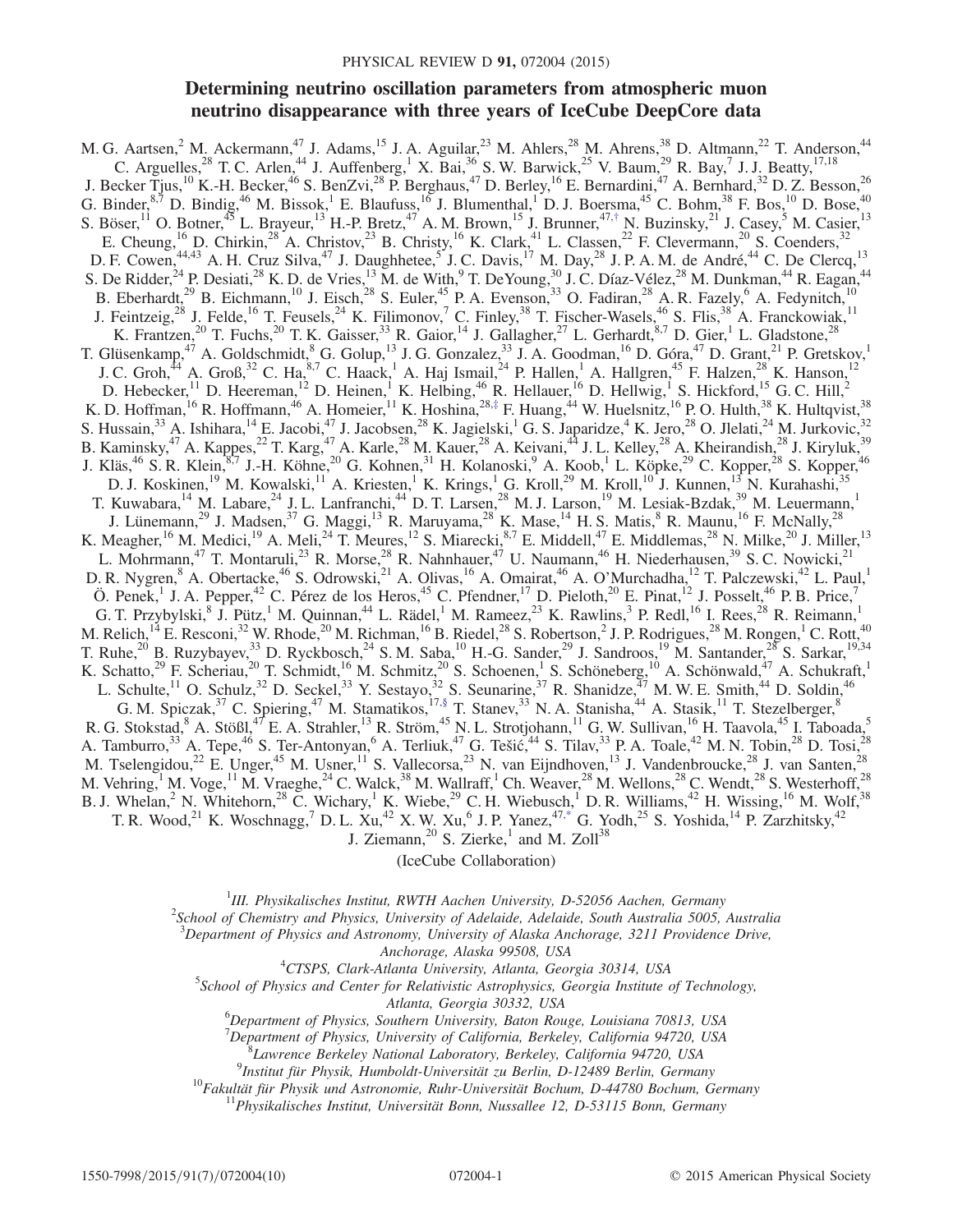<sup>12</sup>Université Libre de Bruxelles, Science Faculty CP230, B-1050 Brussels, Belgium <sup>13</sup>Vrije Universiteit Brussel, Dienst ELEM, B-1050 Brussels, Belgium

 $14$ Department of Physics, Chiba University, Chiba 263-8522, Japan

 $^{15}$ Department of Physics and Astronomy, University of Canterbury,<br>Private Bag 4800, Christchurch, New Zealand

<sup>16</sup>Department of Physics, University of Maryland, College Park, Maryland 20742, USA <sup>17</sup>Department of Physics and Center for Cosmology and Astro-Particle Physics,

Ohio State University, Columbus, Ohio 43210, USA<br><sup>18</sup>Department of Astronomy, Ohio State University, Columbus, Ohio 43210, USA<br><sup>19</sup>Niels Bohr Institute, University of Copenhagen, DK-2100 Copenhagen, Denmark<br><sup>20</sup>Department

<sup>21</sup>Department of Physics, University of Alberta, Edmonton, Alberta T6G 2E1, Canada<br><sup>22</sup>Erlangen Centre for Astroparticle Physics, Friedrich-Alexander-Universität Erlangen-Nürnberg,

 $D-91058$  Erlangen, Germany<br><sup>23</sup>Département de Physique Nucléaire et Corpusculaire, Université de Genève,

CH-1211 Genève, Switzerland<br><sup>24</sup>Department of Physics and Astronomy, University of Gent, B-9000 Gent, Belgium<br><sup>25</sup>Department of Physics and Astronomy, University of California, Irvine, California 92697, USA<br><sup>26</sup>Department

<sup>27</sup>Department of Astronomy, University of Wisconsin, Madison, Wisconsin 53706, USA<br><sup>28</sup>Department of Physics and Wisconsin IceCube Particle Astrophysics Center, University of Wisconsin,

Madison, Wisconsin 53706, USA<br><sup>29</sup>Institute of Physics, University of Mainz, Staudinger Weg 7, D-55099 Mainz, Germany<br><sup>30</sup>Department of Physics and Astronomy, Michigan State University, East Lansing, Michigan 48824, USA<br><sup>3</sup>

Newark, Delaware 19716, USA<br><sup>34</sup>Department of Physics, University of Oxford, 1 Keble Road, Oxford OX1 3NP, United Kingdom<br><sup>35</sup>Department of Physics, Drexel University, 3141 Chestnut Street, Philadelphia,

Pennsylvania 19104, USA<br><sup>36</sup>Physics Department, South Dakota School of Mines and Technology, Rapid City,

South Dakota 57701, USA<br><sup>37</sup> Department of Physics, University of Wisconsin, River Falls, Wisconsin 54022, USA<br><sup>38</sup> Oskar Klein Centre and Department of Physics, Stockholm University, SE-10691 Stockholm, Sweden<sup>39</sup> Departm

New York 11794-3800, USA<br><sup>40</sup>Department of Physics, Sungkyunkwan University, Suwon 440-746, Korea<br><sup>41</sup>Department of Physics, University of Toronto, Toronto, Ontario M5S 1A7, Canada<br><sup>42</sup>Department of Physics and Astronomy,

 ${}^{3}$ Department of Astronomy and Astrophysics, Pennsylvania State University, University Park,

Pennsylvania 16802, USA<br><sup>44</sup>Department of Physics, Pennsylvania State University, University Park, Pennsylvania 16802, USA

<sup>45</sup>Department of Physics and Astronomy, Uppsala University, Box 516, S-75120 Uppsala, Sweden <sup>46</sup>Department of Physics, University of Wuppertal, D-42119 Wuppertal, Germany <sup>47</sup>DESY, D-15735 Zeuthen, Germany

(Received 27 October 2014; published 7 April 2015)

We present a measurement of neutrino oscillations via atmospheric muon neutrino disappearance with three years of data of the completed IceCube neutrino detector. DeepCore, a region of denser IceCube instrumentation, enables the detection and reconstruction of atmospheric muon neutrinos between 10 and 100 GeV, where a strong disappearance signal is expected. The IceCube detector volume surrounding DeepCore is used as a veto region to suppress the atmospheric muon background. Neutrino events are selected where the detected Cherenkov photons of the secondary particles minimally scatter, and the neutrino energy and arrival direction are reconstructed. Both variables are used to obtain the neutrino

<span id="page-2-3"></span>[<sup>\\*</sup>](#page-1-0) juan.pablo.yanez@desy.de

<span id="page-2-0"></span>[<sup>†</sup>](#page-1-1) Present address: CPPM, Marseille, France.

<span id="page-2-1"></span>[<sup>‡</sup>](#page-1-3) Present address: Earthquake Research Institute, University of Tokyo, Bunkyo, Tokyo 113-0032, Japan.

<span id="page-2-2"></span>[<sup>§</sup>](#page-1-2) Present address: NASA Goddard Space Flight Center, Greenbelt, Maryland 20771, USA.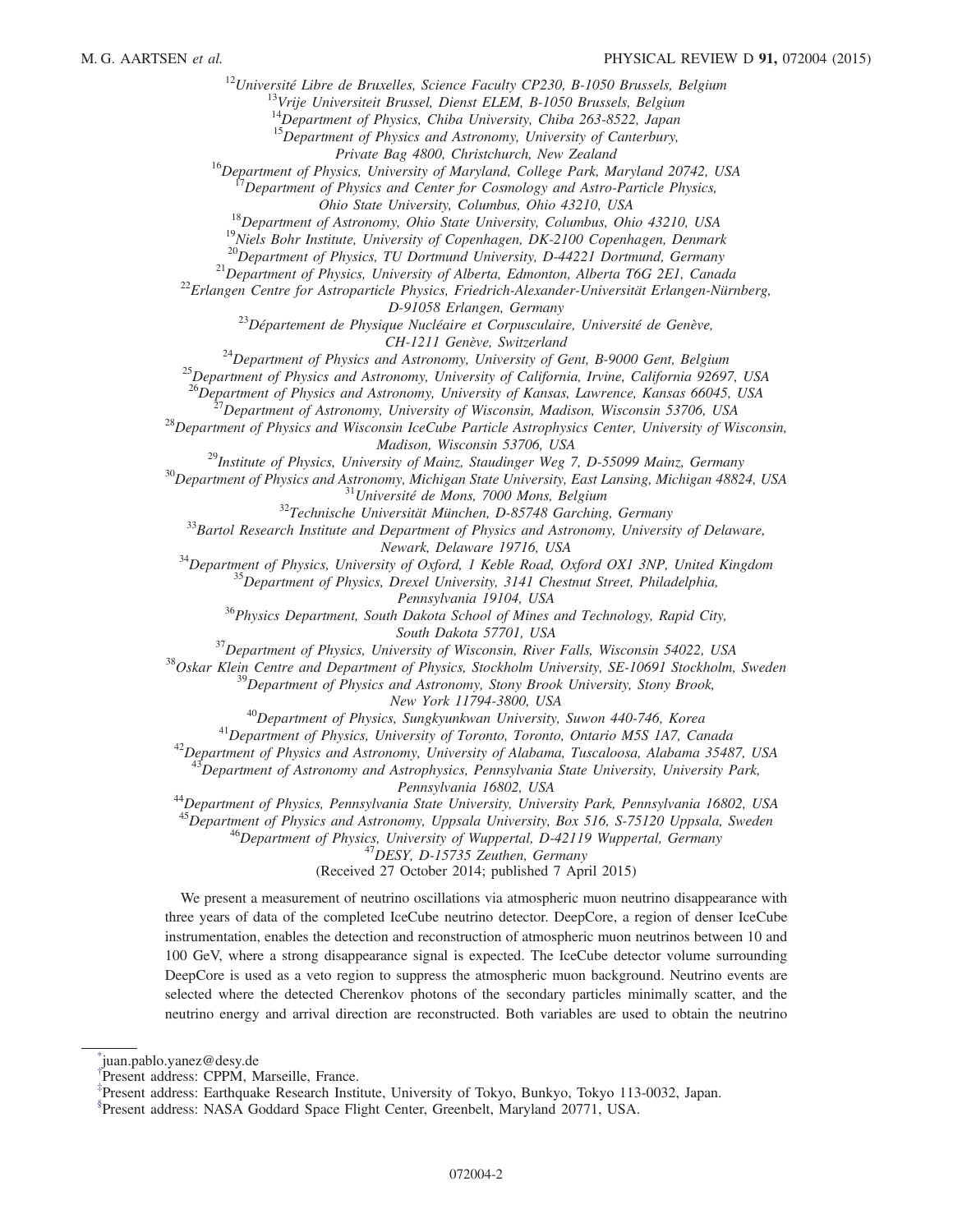oscillation parameters from the data, with the best fit given by  $\Delta m_{32}^2 = 2.72^{+0.19}_{-0.20} \times 10^{-3} \text{ eV}^2$  and  $\sin^2\theta_{23} =$  $0.53^{+0.09}_{-0.12}$  (normal mass ordering assumed). The results are compatible, and comparable in precision, to those of dedicated oscillation experiments.

DOI: [10.1103/PhysRevD.91.072004](http://dx.doi.org/10.1103/PhysRevD.91.072004)

In the 1990s, Super-Kamiokande's measurements of atmospheric neutrinos [\[1\]](#page-9-0) led to the acceptance of the mass-induced oscillation model where neutrinos are massive particles whose interaction eigenstates do not have an exact correspondence to their mass eigenstates. This property gives neutrinos produced in one flavor eigenstate,  $\alpha$ , a nonzero probability of interacting in a different flavor,  $\beta$ , after traveling for some distance L. In the simplest scenario, with only two neutrino flavors, the transition probability is given by

<span id="page-3-0"></span>
$$
P(\nu_{\alpha} \to \nu_{\beta}) = \sin^2(2\theta)\sin^2\left(\Delta m^2 \frac{L}{4E_{\nu}}\right),\tag{1}
$$

where  $\theta$  defines the mixing between mass and flavor eigenstates,  $\Delta m^2$  is the difference in the squared masses and  $E_{\nu}$  is the neutrino energy (in natural units). Considering the existence of three neutrinos, as done in this paper, provides an oscillation probability that consists of a sum of terms of the form of Eq. [\(1\)](#page-3-0), but involving three mixing angles, two mass-squared differences and a complex phase.

Currently, the mixing angles, the solar mass splitting and the absolute value of the atmospheric mass splitting have been measured [2–[10\]](#page-9-1) while the existence of CP-violation and the ordering of the masses remain open questions [\[11,12\]](#page-9-2). Addressing these questions requires improving the measurement precision on the known parameters and improving the measurements sensitive to the parameters that modify the oscillation probabilities as neutrinos tra-verse matter [\[13](#page-9-3)-15].

In the following, we focus on the measurement of the oscillation parameters  $\theta_{23}$  and  $\Delta m_{32}^2$ . The measurement presented here achieves a precision comparable to the leading experiments in the field [8–[10\]](#page-9-4) using a sample of atmospheric high energy neutrinos, from 10 to 100 GeV, recorded with a sparsely instrumented detector located in a natural medium.

#### I. THE ICECUBE DETECTOR

The data used in this analysis were collected by IceCube [\[16\]](#page-9-5), an ice Cherenkov neutrino detector located at depths between 1450 and 2450 m at the geographic South Pole. IceCube consists of 5160 downward-facing 10-in. Photomultiplier tubes (PMTs), enclosed in glass pressure spheres, known as digital optical modules (DOMs) [\[17\].](#page-9-6)

The detector is an array of 86 strings, each holding 60 DOMs. Of these, 78 strings are arranged in a triangular grid with a typical distance of 125 m between the strings and a vertical distance of 17 m between DOMs on the strings. The lower center region of the array, from 1760 down to 2450 m, houses a region of denser instrumentation (7-m DOM spacing) known as DeepCore [\[18\]](#page-9-7) with eight strings at string-to-string distances between 40 and 70 m. Some 50% of the PMTs in this region have 35% higher quantum efficiency than the standard IceCube PMTs. The result is a neutrino energy threshold in DeepCore an order of magnitude smaller than in IceCube, of about 10 GeV.

#### II. NEUTRINO OSCILLATIONS IN ICECUBE DEEPCORE

The IceCube detector records more than  $10<sup>5</sup>$  atmospheric neutrinos every year, a large fraction of them in the DeepCore subarray [\[18\]](#page-9-7). These neutrinos cover path lengths through the Earth ranging from 10 to about 12700 km depending on their arrival zenith angle,  $\theta_z$ . Above GeV energies they follow a steeply falling spectrum [\[19](#page-9-8)–23] that covers several orders of magnitude up to a few hundred TeV.

Neutrino oscillations modify the flavor ratio of the flux of atmospheric neutrinos measured at the detector site. The strongest effect to which DeepCore is sensitive is the disappearance of  $\nu_{\mu}$ , modulated by the large (atmospheric) mass splitting, with  $\Delta m_{32}^2 \simeq \Delta m_{31}^2$ , and the mixing angle  $\theta_{23}$  [\[13\].](#page-9-3) In this analysis, these parameters are derived from the distortions on the expected  $\nu_{\mu}$  flux.

Muon neutrino charged current (CC) interactions in the ice with energies between 10 and 100 GeV, the primary signal event in this analysis, typically produce a minimumionizing muon track and initiate a hadronic shower, both of which emit Cherenkov light. The signature of these interactions in DeepCore are individual Cherenkov photons that are partially scattered due to the optical properties of the ice. Figure [1](#page-4-0) shows the detector's response for one such interaction.

The dominant sources of background for this measurement are muons from cosmic ray showers, CC interactions of electron and tau neutrinos, and neutral current interactions of all neutrino flavors. Atmospheric muons trigger the detector at a rate  $10^5$  times higher than the  $\nu_\mu$  CC rate, which itself is three times higher than the combined rate of all other neutrino interactions.

Muons from cosmic ray showers are generated using the CORSIKA package [\[24\].](#page-9-9) The atmospheric neutrino simulation follows the flux predicted by Honda et al. [\[25\]](#page-9-10), while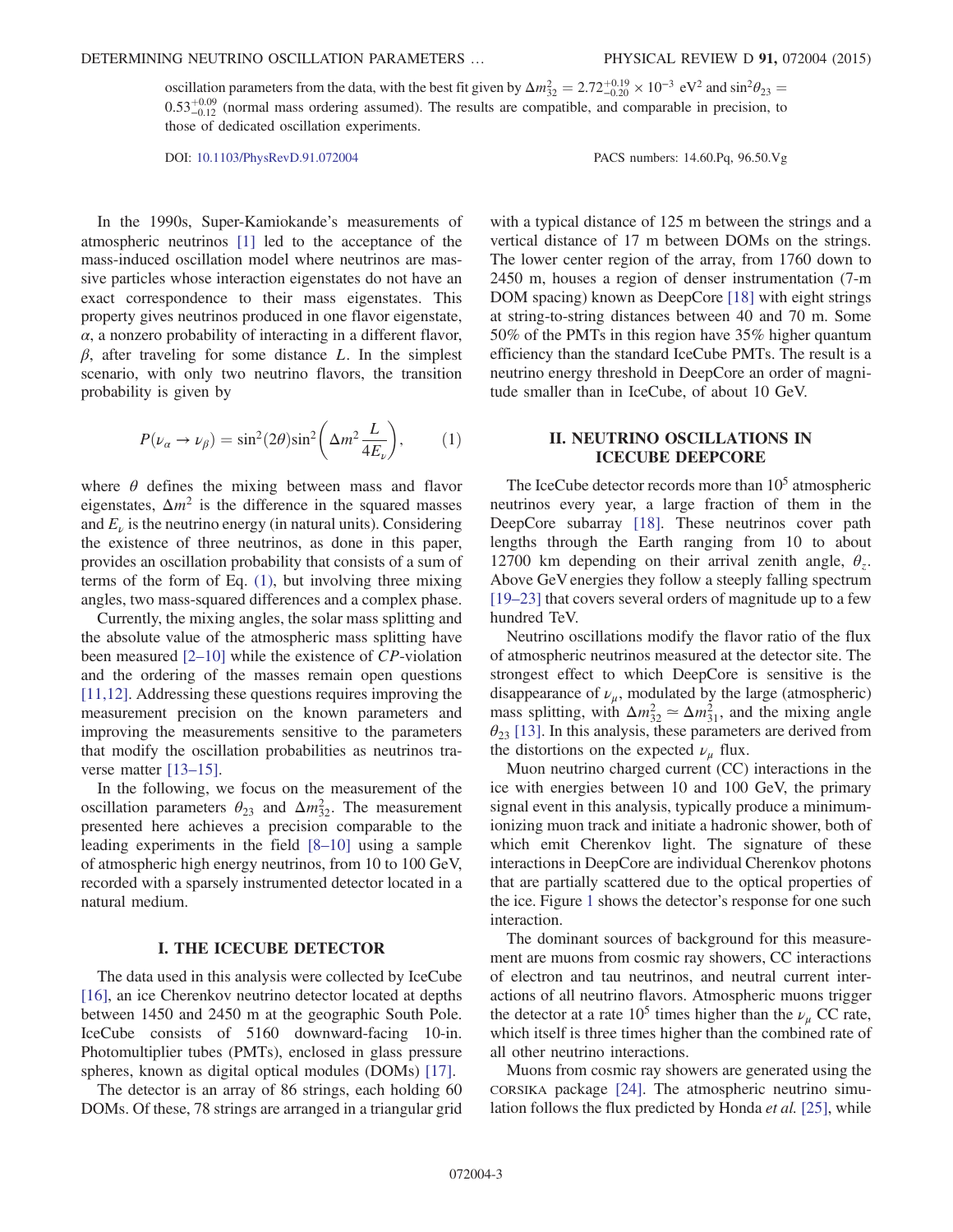<span id="page-4-0"></span>

FIG. 1 (color online). A simulated 12 GeV  $\nu_{\mu}$  interacting in DeepCore and producing an 8 GeV muon (42-m range) and a 4 GeV hadronic shower. In (a), the dashed vertical lines are detector strings, the star marks the position of the interaction vertex and the solid line is the muon track. Twenty DOMs record photons; they have colors related to the photon arrival time (lighter is earlier) where their size is proportional to the charge observed. In (b), the DOM depth as a function of the arrival time of photons at the string with most light collected is shown. Marker sizes scale with charge. The expected hyperbolae from simulation, a track fit and the same fit altered by 25° are also shown.

neutrino-nucleon interactions in ice are simulated using the GENIE software [\[26\].](#page-9-11) Muons are propagated according to the parameterization presented in [\[27\]](#page-9-12), while all other particles are passed to the Geant4 package [\[28\].](#page-9-13)

#### III. EVENT SELECTION

The event selection, described in detail in [\[29\],](#page-9-14) has the goal of identifying events that start in the detector volume with a clear muon track to reduce the background. To avoid contamination from atmospheric muons, the data analyzed consists only of events reconstructed as passing through the Earth (cos  $\theta_z \le 0$ ). However, while atmospheric muons enter the detector only from above (cos  $\theta_z \ge 0$ ), the small probability of a misreconstruction combined with the large number of events detected results in a significant pollution of the neutrino sample. The event selection starts by rejecting atmospheric muons using the dedicated DeepCore trigger and filter [\[18\]](#page-9-7).

#### A. Rejection of atmospheric muon background

The atmospheric muon background which remains after the DeepCore filter is removed by searching for muon tracks that enter the DeepCore volume from outside and pass near the DOMs that triggered the detector. This uses the outer part of the DeepCore detector as an effective veto region, similar to that described in [\[30\]](#page-9-15). Atmospheric muon simulation is used to understand the basic characteristics of the background and develop methods to remove it. The statistics available are, however, not enough to provide a complete description of the background at the final level of the analysis and detector data is used instead.

In this analysis, cuts on the position of the earliest DOM involved in the trigger, the total charge observed in the DOMs above and prior to the trigger, the charge collected as a function of time  $\frac{dQ}{dt}$ , and the number of DOMs above threshold in a narrow time window [-150 ns, +250 ns] in coincidence with the photons expected from an atmospheric muon hypothesis are applied. Events reconstructed with  $\cos \theta_z > 0$  by a fast track reconstruction algorithm [\[31\]](#page-9-16) and a maximum likelihood reconstruction [\[32\]](#page-9-17) are also tagged as atmospheric muons. The veto selection cuts reduce the atmospheric muons to similar rates as the neutrino events while keeping about 40% of the original muon neutrino sample.

The last veto method listed, which uses a muon track hypothesis, is particularly sensitive to muons which enter the fiducial volume through the corridors formed by the detector geometry, leaving very little detected light. The number of photons observed in an event therefore depends primarily on its azimuth arrival direction, and is largely independent of the event characteristics inside the fiducial volume (with variations of less than 10%). By selecting events above the noise threshold of the search, a sample of atmospheric muons which fulfill the quality criteria, outlined next, is obtained. These events are used to create the template for the muon background at the final selection level.

Figure [2](#page-5-0) shows the zenith angle distribution of a subsample of the data at three steps in the selection process, where the contributions from neutrinos and atmospheric muons are given separately. In the figure, the region where  $\cos \theta_z \ge 0$  is also shown, even though it is not used for obtaining the final result. The transition from a muon- to a neutrino-dominated (assuming the best-known oscillation parameters) sample as additional selection criteria are applied can be seen in the three steps. The normalization of both components is fit for each figure, and the results are consistent with those obtained from the fit of the oscillation parameters.

#### B. Selection and reconstruction of  $\nu_{\mu}$  interactions

The neutrino interactions of interest result in a small number of DOMs with photon hits [see Fig.  $1(a)$ ]. It is likely that most photons will have scattered before detection, and requiring a minimum number of direct photons preferentially selects events that occur close to a string. This reduces the impact of optical scattering in the ice and ensures a well-reconstructed event.

Direct photons are identified by exploiting the fact that Cherenkov light is emitted at a fixed angle relative to the direction of the charge particle and thus the depth at which a photon arrives at a DOM on a string as a function of its time of arrival is described by a hyperbola [see Fig. [1\(b\)](#page-4-0) and [\[33\]](#page-9-18)]. When photons scatter they follow a longer path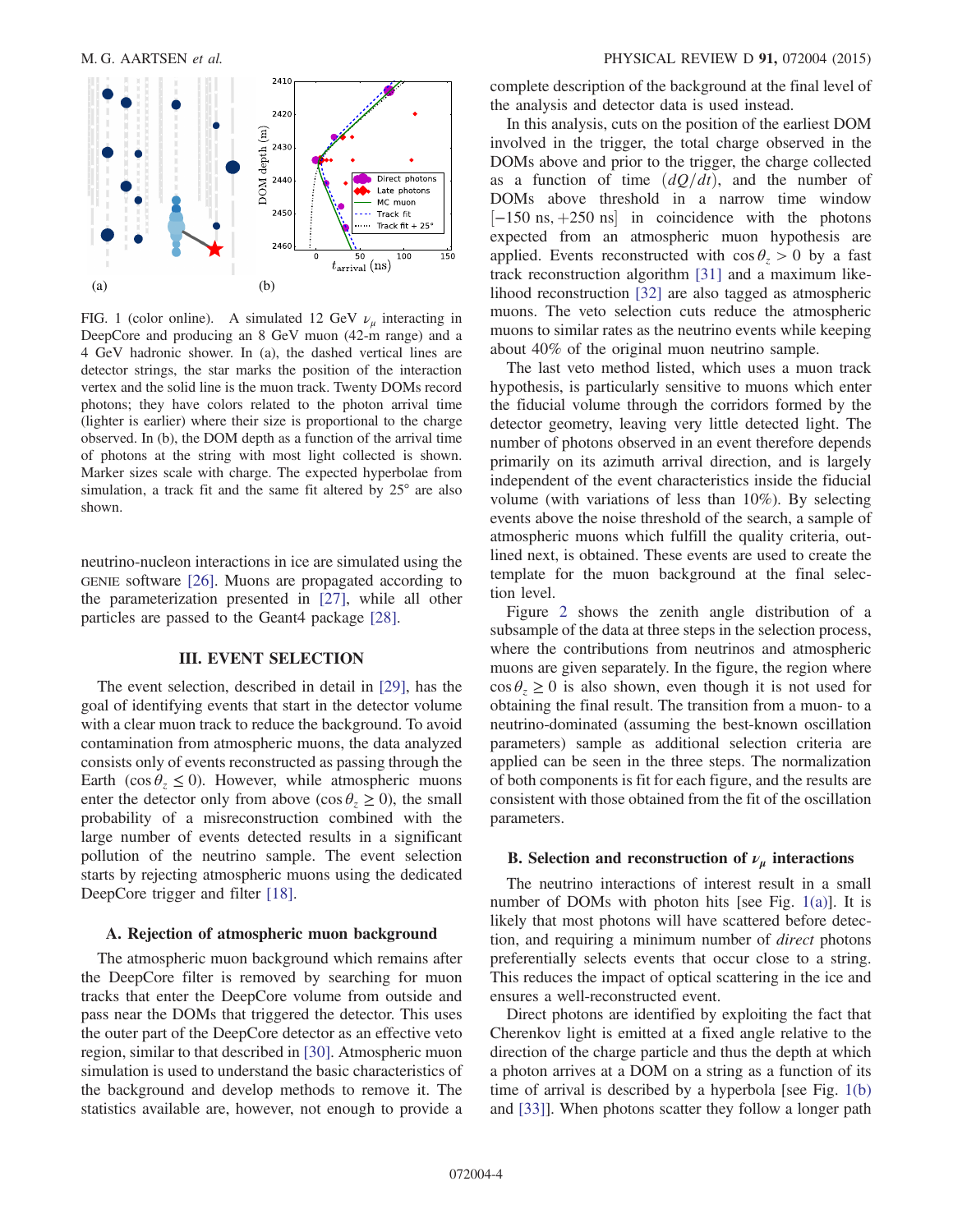<span id="page-5-0"></span>

FIG. 2 (color online). Zenith angle distributions of neutrino simulation and atmospheric muons derived from data for three subsequent steps in the event selection with increasing veto cuts. To go from the first to the second panel the veto cut which uses a muon track hypothesis is applied. A cut on the charge observed above and prior to the trigger is used to go from the second to the third panel. A comparison is also made to a 10% control sample of the data. The small excess in the data around  $\cos \theta_z \approx 0.3$ in the first panel are atmospheric muons that could not be tagged. Note that the region  $\cos \theta_z > 0$  is not used in the final analysis of the data.

length, resulting in a delay that makes them fall outside the expected hyperbola. Direct photons from multiple Cherenkov emitters are also well approximated by a single hyperbola.

The direct photon identification procedure looks for signals that match a hyperbolic pattern while iterating over one string at a time. In such a search there is no need to assume a track or hadronic shower hypothesis. Each DOM is characterized by the time of arrival of the earliest photon in the event and the total observed charge. The DOM with the highest charge is used as the starting point. A time window is defined for accepting a photon in the DOM directly above or below, given by  $|\Delta z_{\text{DOMs}}/c_{\text{ice}}| \pm t_{\text{delay}}$ , where  $\Delta z_{\text{DOMs}}$  is the distance between the DOMs,  $c_{\text{ice}}$  is the speed of light in ice and  $t_{\text{delay}}$  is the permitted time delay, set to 20 ns for this analysis. The selected DOMs of a given string are considered directly hit only if three or more are found.

Direct photons identified by this method have a mean arrival time delay, due to minimal scattering, of 18 ns, compared to a typical mean delay time of 230 ns. An event is selected for subsequent processing if at least a total of five DOMs with direct photons are found. This keeps about 30% of the muon neutrinos in the relevant energy and zenith angle range. The agreement between data and simulation after this cut is shown in Fig. [3](#page-5-1).

Following [\[33\]](#page-9-18), the direct photons of an event are used to fit two topology hypotheses for Cherenkov emission, a single point (hadronic shower) and along a track (muon), using a  $\chi^2$  optimization where no scattering is assumed. The  $\chi^2$  ratio of the track-like and point-like hypotheses is used to select events with a muon track. Requiring a track assures that the event has directional information but retains only 30% of the  $\nu_{\mu}$  CC interactions with direct photons, as not all interactions produce a sufficiently long (20 m) muon track. The zenith angle obtained from the fitted track hypothesis is used as one of the observables in the measurement, and the reduced  $\chi^2$  of the fit is used as a cut variable.

The method used for estimating the total energy of a neutrino event makes the assumption that all interactions produce a hadronic shower at the interaction vertex, the brightness of which scales with energy, and a minimum-ionizing muon, assuming constant energy loss, that are emitted in the same direction. The total neutrino energy is then determined by the range of the produced muon  $R_{\text{muon}}$  and the energy of the hadronic shower  $E_{\text{shower}}$ ,

$$
E_{\nu} \simeq E_{\text{shower}} + aR_{\text{muon}},\tag{2}
$$

<span id="page-5-2"></span>where  $a$  is the constant energy loss for muons (in ice  $a = 0.226 \text{ GeV/m}$ .

The directions of the muon and the hadronic shower are held fixed in the reconstruction. Expectations for light from the tracks and electromagnetic showers at any given DOM

<span id="page-5-1"></span>

FIG. 3 (color online). Difference in arrival time between direct photons and the expected hyperbola from the track fit, comparing simulation with 5% of the final data sample.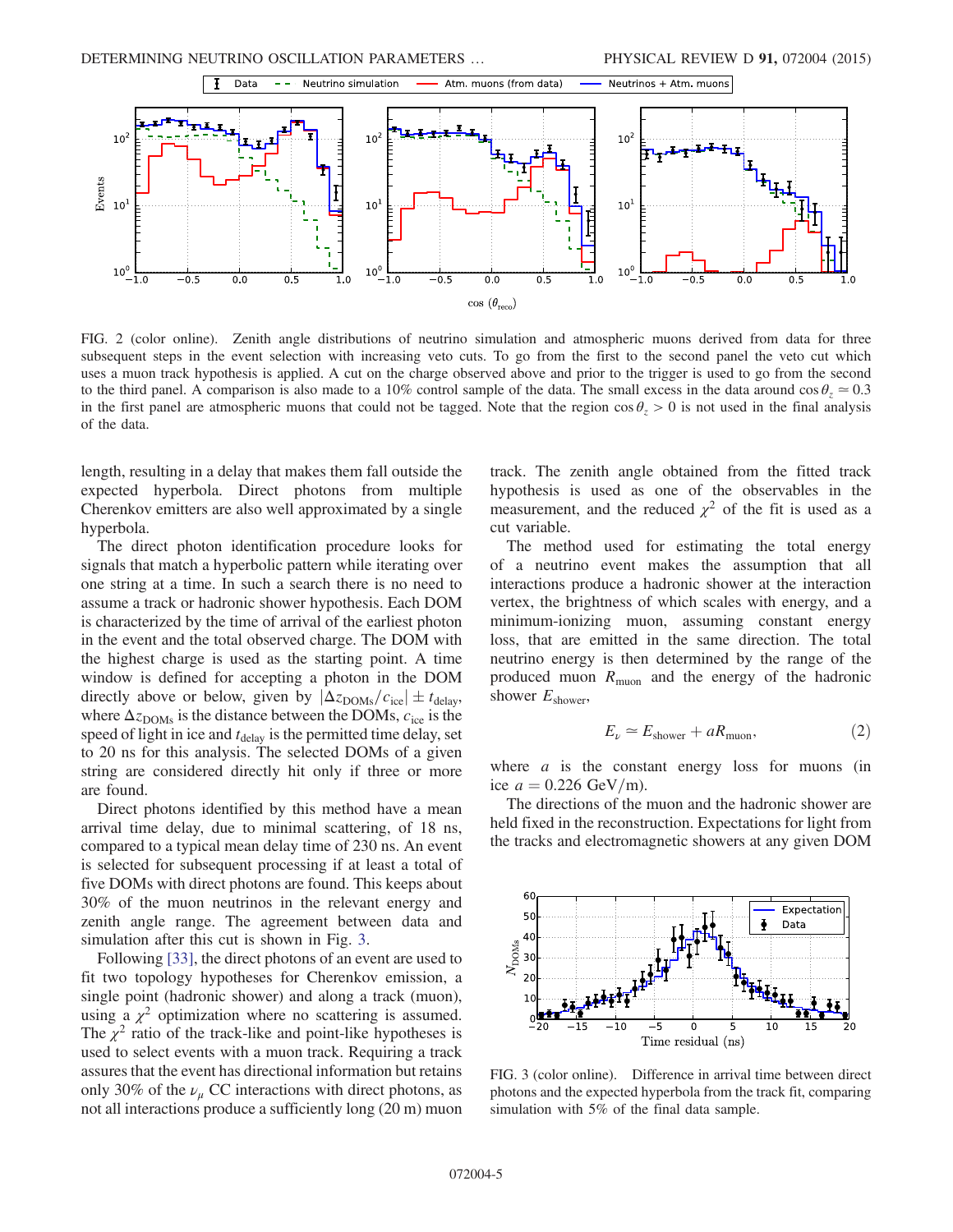are obtained from a multidimensional parameterization of many different source configurations, as explained and used in [\[34\]](#page-9-19). The light expected from a hadronic shower is obtained by scaling down the expectation from an electromagnetic shower. Unlike the directional fit, here both direct and scattered photons are used to reconstruct the neutrino energy.

The energy estimation is completed in two steps. The goal of the first step is to determine the range of the muon by assuming all the light present in the detector is explained by a single muon. The vertex and decay point of the muon are fit by maximizing the likelihood of a finite muon track, to explain the pattern observed, normalized to the probability obtained from an infinite muon track hypothesis.

The fit starts by finding the projection of the first and last DOM with a signal along the track, serving as first guesses for the vertex and decay point. Two independent likelihood functions, which are formed by multiplying the probability for a DOM to observe zero photons given an expectation of x photons from a track,  $P(0|x_{\text{track}}) = e^{-x}$ , are maximized for each of these points. The DOMs considered are those that observed no light and are situated before the first guess vertex in one likelihood, and after the first guess decay point in the second (within a distance of 200 m from the infinite track hypothesis). DOMs that detected light are not included in the calculation. The likelihood functions are given by

<span id="page-6-0"></span>
$$
\mathcal{L}(0; x_{\text{track}}) = \prod_{j} \frac{\exp(-x_{j,\text{finite}})}{\exp(-x_{j,\text{infinite}})},
$$
\n(3)

where *j* runs over all DOMs that fulfill the criteria outlined above for the vertex and decay point. This procedure has a typical accuracy of 25 m.

The vertex point found in the first step above is used as a seed in the second step of the energy reconstruction where the aim is to describe the light in the vicinity of the interaction vertex taking into account that a hadronic shower might have also been produced. While the light output of the muon is taken to be constant along its range, the light expected from the hadronic shower depends on its energy. Both the energy of the hadronic shower and the position of the interaction vertex are obtained by maximizing a likelihood function similar to that in Eq. [\(3\)](#page-6-0), but which also includes DOMs that have detected light, a probability given by  $P(1|x_{\text{vertex}}) = 1 - e^{-x}$ . The likelihood function for the energy deposited at the vertex is then

$$
\mathcal{L}(0/1; x_{\text{vertex}}) = \prod_{i} [1 - \exp(-x_i)] \prod_{j} \exp(-x_j), \quad (4)
$$

where  $x$  is the sum of the light expectation from a muon track, a hadronic shower and noise, and the subscripts  $i$  and

<span id="page-6-1"></span>

FIG. 4 (color online). True energy distribution of simulated neutrino events in the final sample, with hatched areas representing each component. Only events used for the final result are considered  $\left[\hat{E}_{\text{reco}} = [6, 56\right] \text{GeV}$ , and  $\cos(\theta_{\text{reco}}) < 0$ . The missing  $\nu_{\mu}$  component is also shown.

j run over the DOMs within a 300-m radius of the vertex which have observed some or no light, respectively. The energy is finally obtained from evaluating Eq. [\(2\)](#page-5-2) with the decay point of the muon fit in the first step and the vertex position and hadronic shower energy obtained in the second step.

The energy distribution of the final analyzed neutrino sample, as given by the simulation, is shown in Fig. [4.](#page-6-1) The sample<sup>1</sup> is composed of 74%  $\nu_{\mu}$  CC, 13%  $\nu_{e}$  CC, 8% neutral current interactions and 5%  $\nu_{\tau}$  CC. Deep inelastic scattering (DIS) events constitute 80% of the sample, followed by resonant and quasielastic interactions. The expected atmospheric muon contribution to the final sample, from simulation, is less than 5%. The median zenith angle resolution obtained for  $\nu_{\mu}$  events is 12° at  $E_{\nu}$  = 10 GeV and improves to 5° at  $E<sub>\nu</sub> = 40$  GeV. The median energy resolution is 30% at 8 GeV and improves to 20% at 15 GeV.

#### IV. DATA ANALYSIS

To determine the oscillation parameters, a binned maximum likelihood is used that includes nuisance parameters to account for systematic uncertainties [\[36\]](#page-10-0). The data are binned in an  $8 \times 8$  two-dimensional histogram as a function of  $\log_{10}(E_{\text{reco}}/\text{GeV})$ , between 6 and 56 GeV, and  $\cos(\theta_{\text{reco}})$ between −1 and 0. The physics parameters of the fit are the mixing angle  $\theta_{23}$  and the mass splitting  $\Delta m_{32}^2$ . Oscillation probabilities are calculated using a full three-flavor scheme [\[37,38\]](#page-10-1), including the effects of the Earth's matter distri-bution [\[39\]](#page-10-2). The mixing angle  $\theta_{13}$  is treated as a nuisance parameter using the constraints from [\[36\].](#page-10-0) The remaining oscillation parameters are fixed to the values given in [\[40\]](#page-10-3), as their uncertainties have a negligible impact on the result.

The atmospheric neutrino flux uncertainties, including the normalization, varied by 20%, the spectral index, with an uncertainty of 0.04, and the ratio of  $\nu_e/\nu_u$ , varied by

<sup>&</sup>lt;sup>1</sup>A detailed description of the final event selection can be found in Ref. [\[35\]](#page-9-20).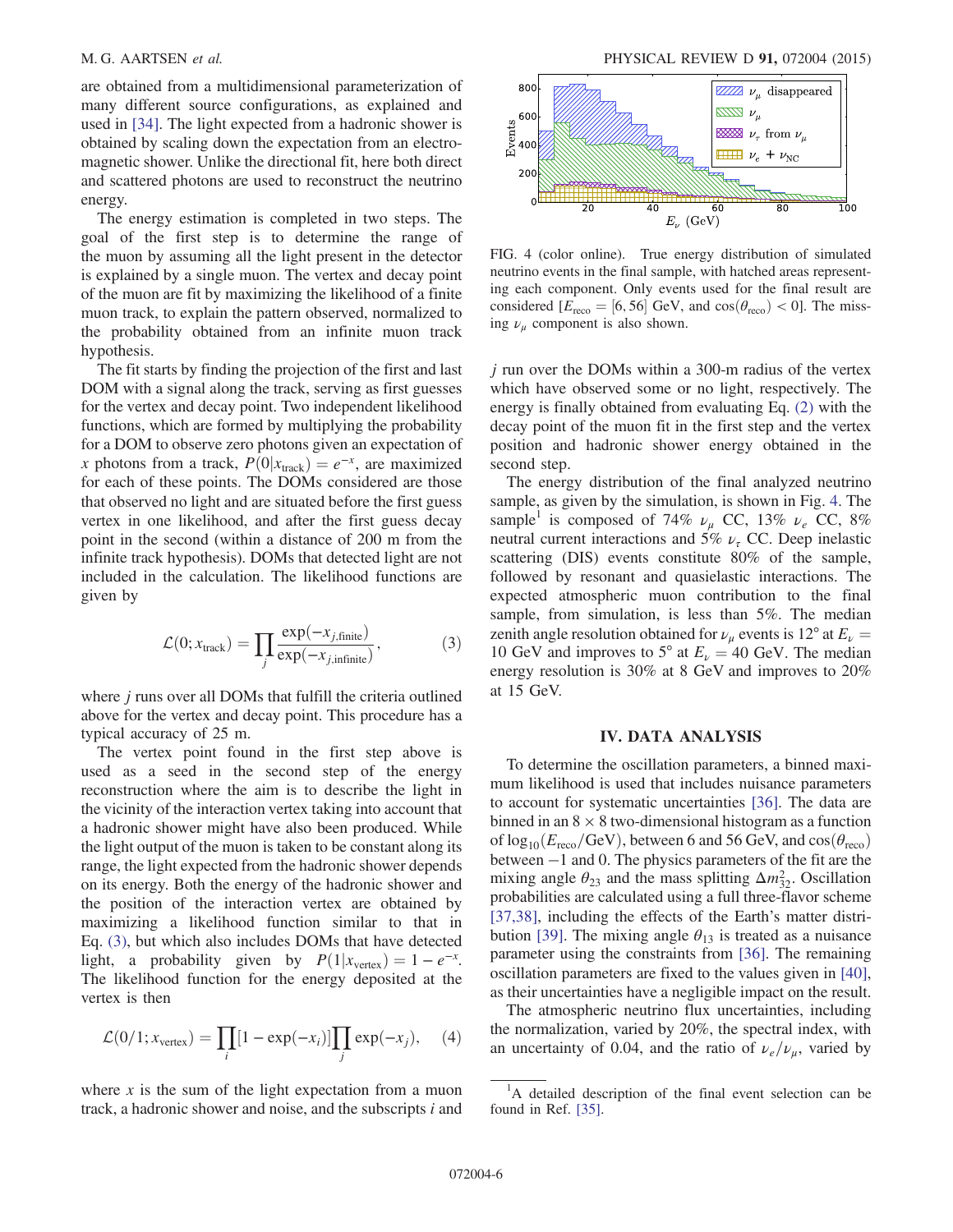20%, are considered. The template for the atmospheric muon contribution is obtained from inverting the veto cuts on the data, and its normalization is unconstrained in the fit.

Cross-section uncertainties are estimated from [\[26,41,42\]](#page-9-11). For DIS events the total cross section is modified by 5% and its energy dependence is changed by  $E^{\pm 0.03}$ . Both uncertainties are smaller than the atmospheric neutrino flux uncertainties which impact the expectation in the same way. Nonlinear energy dependencies occur at  $E_v \le 7$  GeV. With less than 3% of the sample below that threshold, the impact was found to be negligible. The effects of the uncertainty on resonant and quaselastic axial masses on the cross section of non-DIS events, of  $\pm 20\%$  and  $^{+25\%}_{-15\%}$  respectively, were tested and found to modify the result by less than 1%. The energy scale of hadronic showers, a 5% bias in the energy estimation for MINOS [\[43,44\]](#page-10-4), was assessed by varying the reconstructed hadronic energy, known to a resolution of 30%, and was found to have no impact on the result.

The optical efficiency, or energy scale, of the DOMs has been calibrated *in situ* using light-emitting diodes integrated into the DOMs and minimum-ionizing muons, and is known with an accuracy better than 10% [\[34\].](#page-9-19) The angular acceptance of the DOMs, defined by the properties of the surrounding refrozen ice columns, is obtained from fitting the LED data and its uncertainty is estimated to be between 30% and 10%, depending on the incident angle. The impact of the description of the optical properties of the pristine glacial ice is tested by analyzing the data with two independent models [\[45,46\].](#page-10-5)

Proper inclusion of the effect of uncertainties related to the detection process in the minimization proccedure would require events to be resimulated with the modified values at each step. Full resimulation of the sample at each minimization step is too computationally intensive; thus, an alternative method has been introduced.

The most important detector related systematics are the optical efficiency, or energy scale, of the DOMs and the optical scattering in the ice columns where the DOMs have been deployed. The latter modifies the DOM angular acceptance and both are parametrized as a function of a single variable. Complete simulation sets were produced for several values of each parameter within the expected uncertainties. The sets are passed through the same selection and reconstruction steps as the data. When a fit is performed, the different sets are used to fill the bins of a histogram used to compare data and simulation.

For each bin, the deviation in the number of expected events with respect to the nominal value is parameterized as a linear function of the quantity varied, e.g. the optical efficiency. The bin expectation for a set of physics and nuisance parameters is then given by weighting the standard simulation, creating the two-dimensional histogram in energy and direction, and multiplying the bin content by the variation expected for the detector parameters demanded. The reweighting scheme at the histogram level was found to successfully reproduce simulation generated with modified detector settings, and is used in the fit to the data.

#### V. RESULTS AND CONCLUSIONS

The analysis was applied to the data taken between May 2011 and April 2014, corresponding to 953 days of detector live time. A total of 5174 events were observed, compared to an expectation of 6830 events assuming no oscillations. The parameters that describe the data best are, for a normal mass ordering,  $\sin^2\theta_{23} = 0.53^{+0.09}_{-0.12}$  and  $\Delta m_{32}^2 =$ normal mass ordering,  $\sin^2\theta_{23} = 0.53^{+0.12}_{-0.12}$  and  $\Delta m_{32}^2 = 2.72^{+0.19}_{-0.20} \times 10^{-3}$  eV<sup>2</sup>, and for an inverted mass ordering,  $\sin^2 \theta_{23} = 0.51_{-0.11}^{+0.09}$  and  $\Delta m_{32}^2 = -2.73_{-0.21}^{+0.18} \times 10^{-3}$  eV<sup>2</sup>. There is no significant preference found for the mass ordering. The errors solely due to statistical uncertainties are  $+0.06$  for sin<sup>2</sup>  $\theta_{23}$ , and  $+0.14 \times 10^{-3}$  eV<sup>2</sup> for  $\Delta m_{32}^2$ . Statistical and systematic uncertainties have an almost equal contribution to the errors of the final result.

The two ice models tested return best-fit points which differ by 0.04 in  $\sin^2 \theta_{23}$  and by  $0.02 \times 10^{-3}$  eV<sup>2</sup> in  $\Delta m_{32}^2$ . The model that yields the most conservative errors, 30% larger in sin<sup>2</sup>  $\theta_{23}$  and about 7% larger in  $\Delta m_{32}^2$ , is taken for the final reported results. For both models, the values of the nuisance parameters at the best-fit point are within the assumed uncertainties and the atmospheric muon contribution to the final sample is fit to 1%, consistent with the expectation obtained from simulation. A cross check was performed by fitting the data in an unbounded two-flavor scheme, which yielded consistent results.

The simulation is in good agreement with the data, with a  $\chi^2/\text{d.o.f.} = 54.9/56$  for the energy-zenith angle histogram used in the fit, shown in Fig. [5](#page-8-0). There, the zenith angle distribution of data and simulation is given for different energy bands. Below each histogram the ratio of data and the best fit to the case of no oscillations is also included. The maximum disappearance can be seen in the panel containing  $E_{\text{reco}} = [24 - 32] \text{ GeV}$ . The simulation agrees with the data at all energies considered. Figure [6](#page-8-1) shows the agreement between data and simulation as a function of reconstructed baseline over energy  $(L_{\text{reco}}/E_{\text{reco}})$ , a variable that does not directly enter the analysis.

The 90% confidence contours on the atmospheric oscillation parameters derived from this analysis, compared to the results from other experiments, are shown in Fig. [7](#page-8-2). While this measurement is made at higher energies than other experiments (see Fig. [4](#page-6-1)), the results are compatible and the precision achieved is comparable.

Higher statistics, ongoing improvements in veto algorithms, and the inclusion of cascade-like events will enhance the sensitivity of the oscillation studies with IceCube in the near future. This could be further improved by deploying additional instrumentation within the DeepCore array to collect more light per event and thus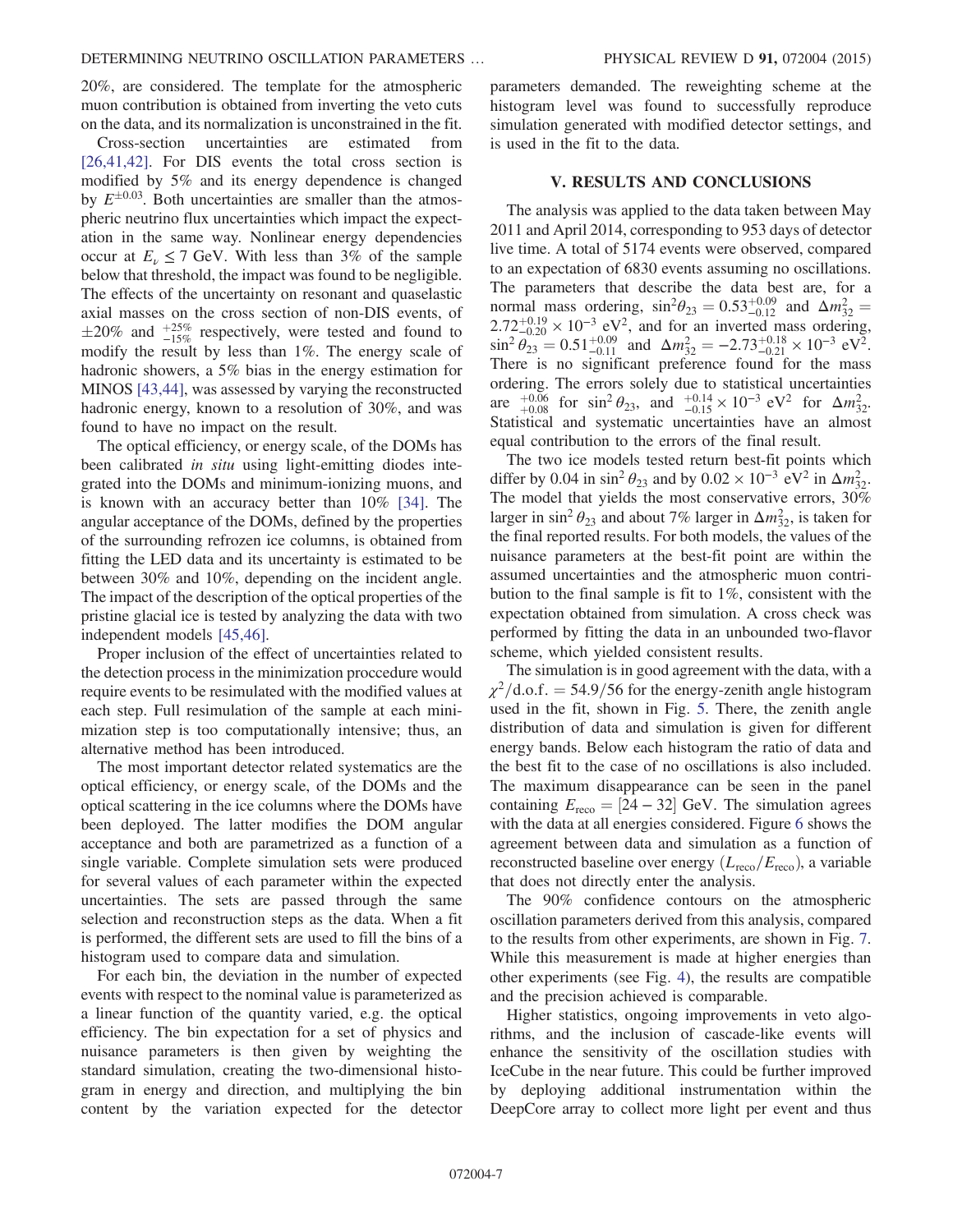<span id="page-8-0"></span>

FIG. 5 (color online). Comparison between data and expectations for the case of oscillations and no oscillations. In each figure the zenith distribution for an energy band is shown (top), and the ratio of the data and the best fit to no oscillations is shown (bottom). The binning corresponds to that used for obtaining the best-fit oscillation parameters. Bands indicate the impact of the assumed systematic uncertainties.

<span id="page-8-1"></span>

 $-2\Delta$ lnL IceCube 2014 [NH] T2K 2014 [NH]  $3.8$ MINOS w/atm [NH] SK IV [NH] m  $3.6$ 90% CL contours  $3.0$  $2.4$  $2.2$  $\begin{array}{ccccccccccc}\n0.4 & \textcolor{red}{\bigcup_{10}^{1}} & \textcolor{red}{\bigcup_{10}^{2}} & \textcolor{red}{\bigcup_{10}^{3}} & \textcolor{red}{\bigcup_{10}^{3}} & \textcolor{red}{\bigcup_{10}^{3}} & \textcolor{red}{\bigcup_{10}^{3}} & \textcolor{red}{\bigcup_{10}^{3}} & \textcolor{red}{\bigcup_{10}^{3}} & \textcolor{red}{\bigcup_{10}^{3}} & \textcolor{red}{\bigcup_{10}^{3}} & \textcolor{red}{\bigcup_{10}^{3}} & \textcolor{red}{\bigcup_{10}^{3}} & \text$ 

FIG. 6 (color online). Distribution of events as a function of reconstructed  $L/E$ . Data are compared to the best fit and expectation with no oscillations (top), and the ratio of data and best fit to the expectation without oscillations is also shown (bottom). Bands indicate estimated systematic uncertainties.

<span id="page-8-2"></span>FIG. 7 (color online). 90% confidence contours of the result in the  $\sin^2 \theta_{23} - \Delta m_{32}^2$  plane in comparison with the ones of the most sensitive experiments [8–[10\]](#page-9-4). The log-likelihood profiles for individual oscillation parameters are also shown (right and top). A normal mass ordering is assumed.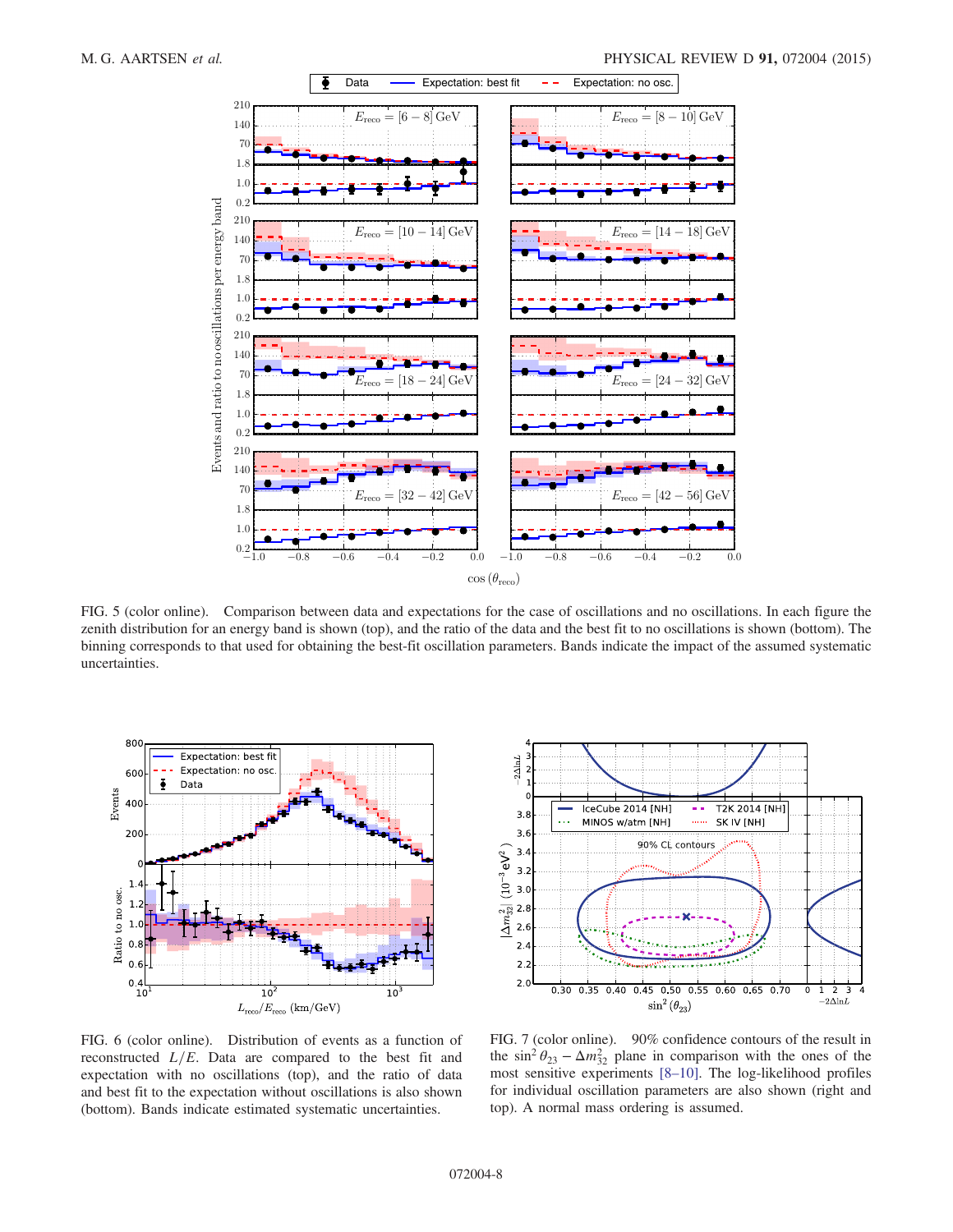increase the statistics below  $E<sub>v</sub> = 10$  GeV, as proposed in the Precision IceCube Next Generation Upgrade [\[47\]](#page-10-6).

#### ACKNOWLEDGMENTS

We acknowledge the support from the following agencies: U.S. National Science Foundation-Office of Polar Programs, U.S. National Science Foundation-Physics Division, University of Wisconsin Alumni Research Foundation, the Grid Laboratory Of Wisconsin (GLOW) grid infrastructure at the University of Wisconsin—Madison, the Open Science Grid (OSG) grid infrastructure; U.S. Department of Energy, and National Energy Research Scientific Computing Center, the Louisiana Optical Network Initiative (LONI) grid computing resources; Natural Sciences and Engineering Research Council of Canada, WestGrid and Compute/Calcul Canada; Swedish Research Council, Swedish Polar Research Secretariat, Swedish National Infrastructure for Computing (SNIC), and Knut and Alice Wallenberg Foundation, Sweden; German Ministry for Education and Research (BMBF), Deutsche Forschungsgemeinschaft (DFG), Helmholtz Alliance for Astroparticle Physics (HAP), Research Department of Plasmas with Complex Interactions (Bochum), Germany; Fund for Scientific Research (FNRS-FWO), FWO Odysseus programme, Flanders Institute to encourage scientific and technological research in industry (IWT), Belgian Federal Science Policy Office (Belspo); University of Oxford, United Kingdom; Marsden Fund, New Zealand; Australian Research Council; Japan Society for Promotion of Science (JSPS); the Swiss National Science Foundation (SNSF), Switzerland; National Research Foundation of Korea (NRF); Danish National Research Foundation, Denmark (DNRF).

- <span id="page-9-0"></span>[1] Y. Fukuda et al. (Super-Kamiokande Collaboration), [Phys.](http://dx.doi.org/10.1103/PhysRevLett.81.1562) Rev. Lett. 81[, 1562 \(1998\)](http://dx.doi.org/10.1103/PhysRevLett.81.1562).
- <span id="page-9-1"></span>[2] S. Abe et al. (KamLAND Collaboration), [Phys. Rev. Lett.](http://dx.doi.org/10.1103/PhysRevLett.100.221803) 100[, 221803 \(2008\).](http://dx.doi.org/10.1103/PhysRevLett.100.221803)
- [3] Q. R. Ahmad et al. (SNO Collaboration), [Phys. Rev. Lett.](http://dx.doi.org/10.1103/PhysRevLett.89.011301) 89[, 011301 \(2002\).](http://dx.doi.org/10.1103/PhysRevLett.89.011301)
- [4] G. Bellini et al. (Borexino Collaboration), [Phys. Rev. D](http://dx.doi.org/10.1103/PhysRevD.89.112007) 89, [112007 \(2014\).](http://dx.doi.org/10.1103/PhysRevD.89.112007)
- [5] F. P. An et al. (Daya-Bay Collaboration), [Phys. Rev. Lett.](http://dx.doi.org/10.1103/PhysRevLett.108.171803) 108[, 171803 \(2012\).](http://dx.doi.org/10.1103/PhysRevLett.108.171803)
- [6] J. K. Ahn et al. (RENO Collaboration), [Phys. Rev. Lett.](http://dx.doi.org/10.1103/PhysRevLett.108.191802) 108, [191802 \(2012\).](http://dx.doi.org/10.1103/PhysRevLett.108.191802)
- [7] Y. Abe et al. (Double Chooz Collaboration), [Phys. Rev.](http://dx.doi.org/10.1103/PhysRevLett.108.131801) Lett. 108[, 131801 \(2012\)](http://dx.doi.org/10.1103/PhysRevLett.108.131801).
- <span id="page-9-4"></span>[8] K. Abe et al. (T2K Collaboration), [Phys. Rev. Lett.](http://dx.doi.org/10.1103/PhysRevLett.112.181801) 112, [181801 \(2014\).](http://dx.doi.org/10.1103/PhysRevLett.112.181801)
- [9] P. Adamson et al. (MINOS Collaboration), [Phys. Rev. Lett.](http://dx.doi.org/10.1103/PhysRevLett.110.251801) 110[, 251801 \(2013\).](http://dx.doi.org/10.1103/PhysRevLett.110.251801)
- [10] A. Himmel (Super-Kamiokande Collaboration), [AIP Conf.](http://dx.doi.org/10.1063/1.4883450) Proc. 1604[, 345 \(2014\)](http://dx.doi.org/10.1063/1.4883450).
- <span id="page-9-2"></span>[11] F. Dufour and D. Wark, [J. Phys. Conf. Ser.](http://dx.doi.org/10.1088/1742-6596/408/1/012001) 408, 012001 [\(2013\).](http://dx.doi.org/10.1088/1742-6596/408/1/012001)
- [12] L. S. Kisslinger, [Mod. Phys. Lett. A](http://dx.doi.org/10.1142/S0217732313300243) **28**, 1330024 (2013).
- <span id="page-9-3"></span>[13] E. Fernandez-Martinez, G. Giordano, O. Mena, and I. Mocioiu, Phys. Rev. D 82[, 093011 \(2010\)](http://dx.doi.org/10.1103/PhysRevD.82.093011).
- [14] E. K. Akhmedov, S. Razzaque, and A. Y. Smirnov, [J. High](http://dx.doi.org/10.1007/JHEP02(2013)082) [Energy Phys. 02 \(2013\) 082.](http://dx.doi.org/10.1007/JHEP02(2013)082)
- [15] W. Winter, Phys. Rev. D 88[, 013013 \(2013\)](http://dx.doi.org/10.1103/PhysRevD.88.013013).
- <span id="page-9-5"></span>[16] A. Achterberg et al. (IceCube Collaboration), [Astropart.](http://dx.doi.org/10.1016/j.astropartphys.2006.06.007) Phys. 26[, 155 \(2006\).](http://dx.doi.org/10.1016/j.astropartphys.2006.06.007)
- <span id="page-9-6"></span>[17] R. Abbasi et al. (IceCube Collaboration), [Nucl. Instrum.](http://dx.doi.org/10.1016/j.nima.2009.01.001) [Methods Phys. Res., Sect. A](http://dx.doi.org/10.1016/j.nima.2009.01.001) 601, 294 (2009).
- <span id="page-9-7"></span>[18] R. Abbasi et al. (IceCube Collaboration), [Astropart. Phys.](http://dx.doi.org/10.1016/j.astropartphys.2012.01.004) 35[, 615 \(2012\).](http://dx.doi.org/10.1016/j.astropartphys.2012.01.004)
- <span id="page-9-8"></span>[19] K. Daum et al. (Frejus Collaboration), [Z. Phys. C](http://dx.doi.org/10.1007/BF01556368) 66, 417 [\(1995\).](http://dx.doi.org/10.1007/BF01556368)
- [20] M. Gonzalez-Garcia, M. Maltoni, and J. Rojo, [J. High](http://dx.doi.org/10.1088/1126-6708/2006/10/075) [Energy Phys. 10 \(2006\) 075.](http://dx.doi.org/10.1088/1126-6708/2006/10/075)
- [21] R. Abbasi et al. (IceCube Collaboration), [Phys. Rev. D](http://dx.doi.org/10.1103/PhysRevD.79.102005) 79, [102005 \(2009\).](http://dx.doi.org/10.1103/PhysRevD.79.102005)
- [22] S. Adrian-Martinez et al. (ANTARES Collaboration), [Eur.](http://dx.doi.org/10.1140/epjc/s10052-013-2606-4) Phys. J. C 73[, 2606 \(2013\).](http://dx.doi.org/10.1140/epjc/s10052-013-2606-4)
- [23] M. Aartsen et al. (IceCube Collaboration), [Eur. Phys. J. C](http://dx.doi.org/10.1140/epjc/s10052-015-3330-z) 75[, 116 \(2015\).](http://dx.doi.org/10.1140/epjc/s10052-015-3330-z)
- <span id="page-9-9"></span>[24] D. Heck et al., CORSIKA: A Monte Carlo Code to Simulate Extensive Air Showers (Forschungszentrum Karlsruhe GmbH, Karlsruhe, Germany, 1998), [http://inspirehep.net/](http://inspirehep.net/record/469835/files/FZKA6019.pdf) [record/469835/files/FZKA6019.pdf.](http://inspirehep.net/record/469835/files/FZKA6019.pdf)
- <span id="page-9-10"></span>[25] M. Honda, T. Kajita, K. Kasahara, and S. Midorikawa, [Phys.](http://dx.doi.org/10.1103/PhysRevD.83.123001) Rev. D 83[, 123001 \(2011\)](http://dx.doi.org/10.1103/PhysRevD.83.123001).
- <span id="page-9-11"></span>[26] C. Andreopoulos et al., [Nucl. Instrum. Methods Phys. Res.,](http://dx.doi.org/10.1016/j.nima.2009.12.009) Sect. A 614[, 87 \(2010\).](http://dx.doi.org/10.1016/j.nima.2009.12.009)
- <span id="page-9-12"></span>[27] D. Chirkin and W. Rhode, [arXiv:hep-ph/0407075.](http://arXiv.org/abs/hep-ph/0407075)
- <span id="page-9-13"></span>[28] S. Agostinelli et al., [Nucl. Instrum. Methods Phys. Res.,](http://dx.doi.org/10.1016/S0168-9002(03)01368-8) Sect. A **506**[, 250 \(2003\)](http://dx.doi.org/10.1016/S0168-9002(03)01368-8).
- <span id="page-9-14"></span>[29] J. P. Yáñez Garza, Ph. D. thesis, Humboldt-Universität zu Berlin, 2014.
- <span id="page-9-15"></span>[30] M. Aartsen et al. (IceCube Collaboration), [Phys. Rev. Lett.](http://dx.doi.org/10.1103/PhysRevLett.110.151105) 110[, 151105 \(2013\).](http://dx.doi.org/10.1103/PhysRevLett.110.151105)
- <span id="page-9-16"></span>[31] M. Aartsen et al., [Nucl. Instrum. Methods Phys. Res., Sect.](http://dx.doi.org/10.1016/j.nima.2013.10.074) A 736[, 143 \(2014\).](http://dx.doi.org/10.1016/j.nima.2013.10.074)
- <span id="page-9-17"></span>[32] J. Ahrens *et al.* (AMANDA Collaboration), [Nucl. Instrum.](http://dx.doi.org/10.1016/j.nima.2004.01.065) [Methods Phys. Res., Sect. A](http://dx.doi.org/10.1016/j.nima.2004.01.065) 524, 169 (2004).
- <span id="page-9-18"></span>[33] J. A. Aguilar et al. (ANTARES), [Astropart. Phys.](http://dx.doi.org/10.1016/j.astropartphys.2011.01.003) 34, 652 [\(2011\).](http://dx.doi.org/10.1016/j.astropartphys.2011.01.003)
- <span id="page-9-19"></span>[34] M. Aartsen et al. (IceCube Collaboration), JINST 9[, P03009](http://dx.doi.org/10.1088/1748-0221/9/03/P03009) [\(2014\).](http://dx.doi.org/10.1088/1748-0221/9/03/P03009)
- <span id="page-9-20"></span>[35] [http://icecube.wisc.edu/science/data.](http://icecube.wisc.edu/science/data)